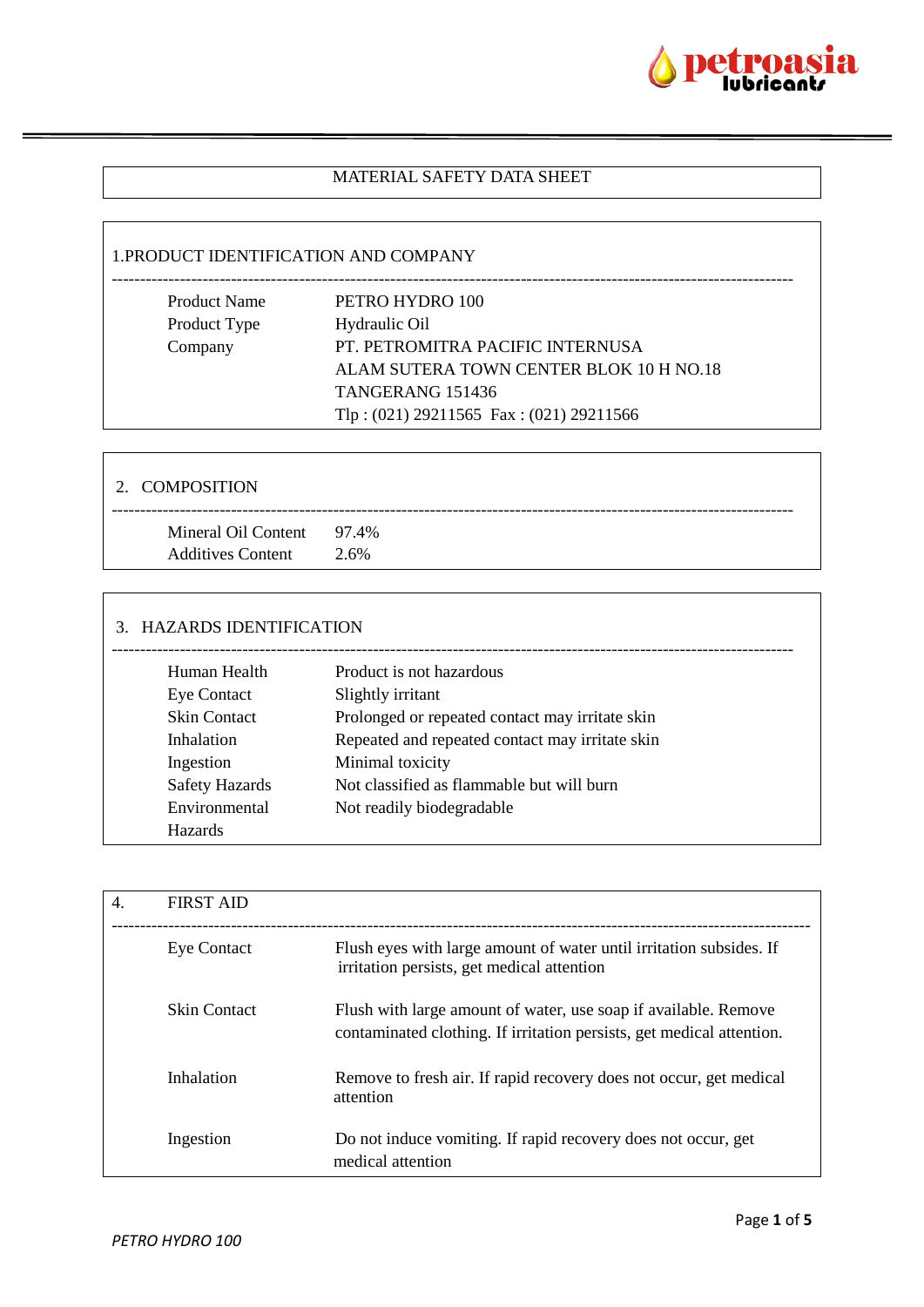

| .5. | <b>FIRE SAFETY</b>       |                                                                                                                                                                                                                  |
|-----|--------------------------|------------------------------------------------------------------------------------------------------------------------------------------------------------------------------------------------------------------|
|     | <b>Flash Point</b>       | $>170^{\circ}$ C                                                                                                                                                                                                 |
|     | <b>Flammable Limits</b>  | LEL $1.0$                                                                                                                                                                                                        |
|     |                          | UEL $6.0$                                                                                                                                                                                                        |
|     | <b>Autoignition Temp</b> | $>220$ °C                                                                                                                                                                                                        |
|     | Specific Hazards         | Not classified as flammable but will burn. Hazardous combustion<br>product may include carbon monoxide, oxides of sulphur, and<br>unidentified organic and inorganic compounds                                   |
|     | Fire Fighting            | Use dry chemical, foam or carbon dioxide to extinguish fire. Water<br>may cause splattering or frothing. Use water to cool and protect fire-<br>exposed material. Wear protective equipment during fire fighting |

### 6. ACCIDENTAL RELEASE MEASURES

--------------------------------------------------------------------------------------------------------------------------- Clean-up Procedures Stop the source of leak or realease and contain spill if possible. Cover spill with generous amount of inert absorbent material such as sand of earth Sweep up and remove to suitable, clearly marked containers for disposal in accordance with local regulations. Scrub contaminated area with detergent and water. Pick up liquid with additional absorbent material and dispose as above. Wear proper protective equipment during clean-up

| 7. | HANDLING AND STORAGE |                                                                                                                                                                                        |
|----|----------------------|----------------------------------------------------------------------------------------------------------------------------------------------------------------------------------------|
|    | Handling             | Handling temperatures should not exceed 70°C. Wear proper safety<br>protective equipment. Wash hands thoroughly after handling. Water<br>contamination and spillage should be avoided. |
|    | Storage              | Storage temperatures should be maintained between 0 to 50°C.<br>Odorous and toxic fumes may be evolved from decomposition of<br>product if stored above the safe temperature.          |

| 8. |                        | EXPOSURE CONTROL/PERSONAL PROTECTION                                                                                                 |
|----|------------------------|--------------------------------------------------------------------------------------------------------------------------------------|
|    | <b>Exposure Limits</b> | Threshold Limit Values for oil mist is recommended to be controlled<br>at 5 mg/m <sup>3</sup> or lower for exposure of 8 hours daily |
|    | Ventilation            | Use exhaust ventilation to keep below exposure limits                                                                                |
|    | Eye Protection         | Wear safety glasses or face shields if splashing is likely to occur                                                                  |
|    | <b>Skin Protection</b> | Avoid repeated and prolonged contact with product. Use oil resistant<br>gloves                                                       |
|    | Respiratory            | Not normally required unless in confined                                                                                             |
|    | Protection             |                                                                                                                                      |
|    | <b>Body Protection</b> | Use proper protection equipment to avoid contact. Wear PVC apron i<br>if splashes are likely to occur                                |

.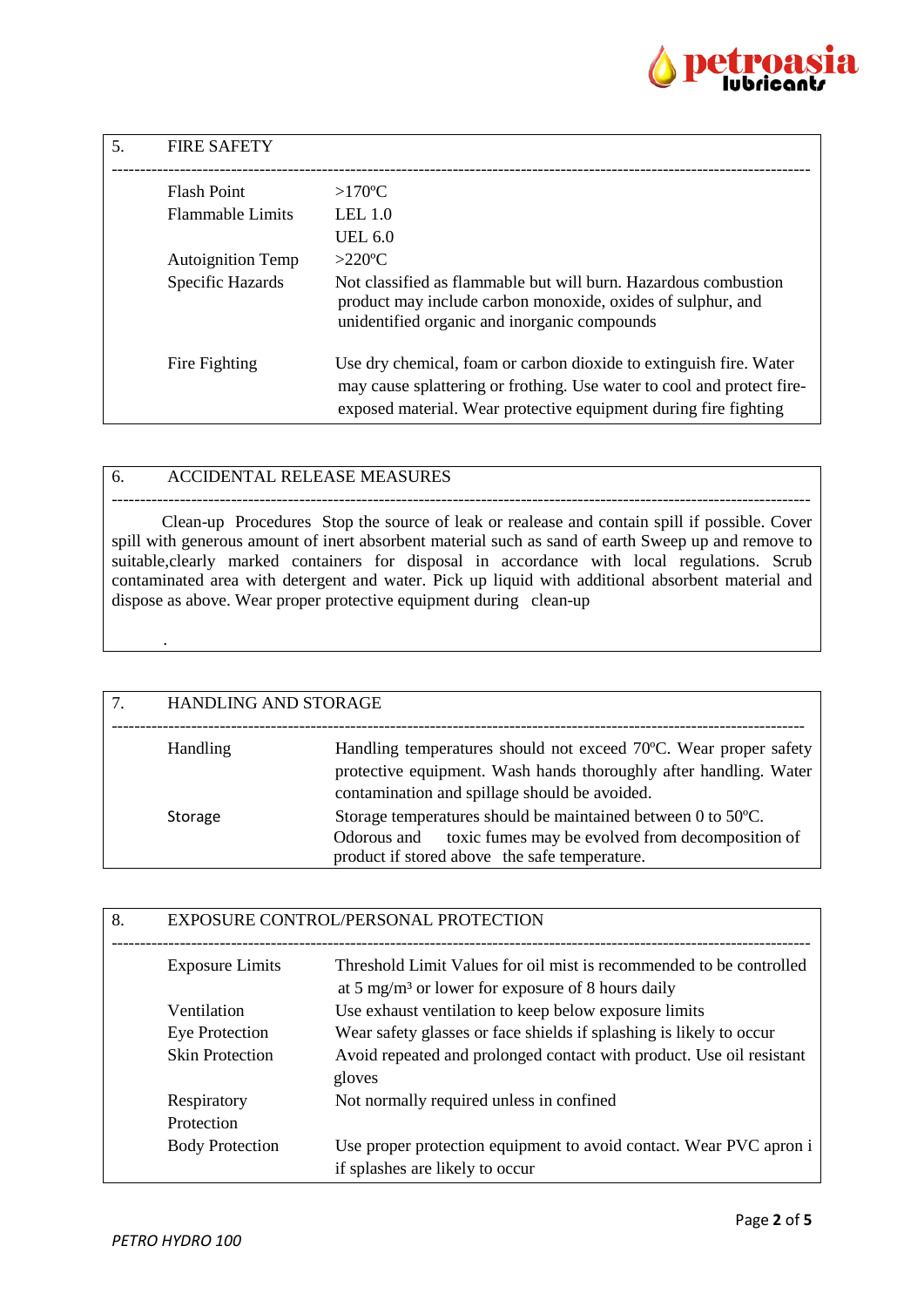

# 9. PHYSICAL AND CHEMICAL PROPERTIES

| <b>Physical State</b>                   | Liquid                                    |
|-----------------------------------------|-------------------------------------------|
| Colour                                  | Clear & Bright                            |
| Odour                                   | Characteristic mineral oil                |
| <b>Vapour Pressure</b>                  | $< 0.5$ Pa at 20 °C                       |
| Density                                 | 0.890 g/cm <sup>3</sup> at $15^{\circ}$ C |
| Kinematic Viscosity @<br>$40^{\circ}$ C | $103$ cSt                                 |
| Kinematic Viscosity @ 100°C             | $11.14 \text{ cSt}$                       |
| Pour Point                              | $>30^{\circ}$ C                           |
| <b>Flash Point</b>                      | > 200 °C                                  |
| pH of undiluted product                 | Not available                             |
| Auto-ignition temperature               | $>220^{\circ}$ C                          |
| Solubility in water                     | Negligible                                |
|                                         |                                           |

## 10. STABILITY AND REACTIVITY

| Stability        | Product is stable under normal use conditions                                   |
|------------------|---------------------------------------------------------------------------------|
| <b>Thermal</b>   | Carbon monoxide, carbon dioxide, oxides of sulphur and nitrogen a               |
| Decomposition    | organic and inorganic compound may evolve when subject to heat or<br>combustion |
| Hazardous        | Will not occur undeer normal conditions                                         |
| Polymerisation   |                                                                                 |
| Incompatible     | Strong oxidizing agents. Strong acids                                           |
| <b>Materials</b> |                                                                                 |
|                  |                                                                                 |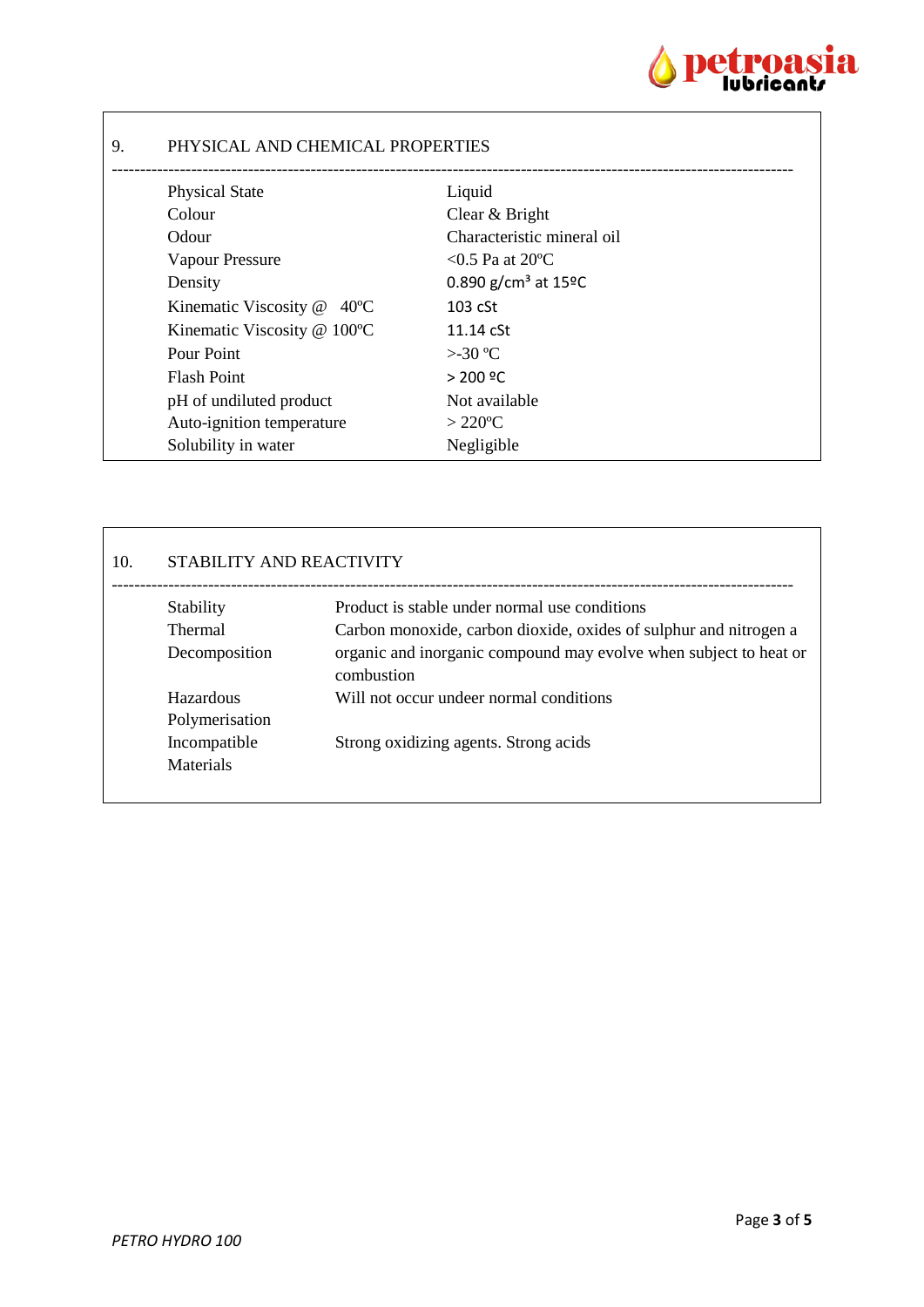

| 11. | TOXICOLOGICAL INFORMATION                            |                                                                                                                                                                                                                                                                                                           |  |
|-----|------------------------------------------------------|-----------------------------------------------------------------------------------------------------------------------------------------------------------------------------------------------------------------------------------------------------------------------------------------------------------|--|
|     | <b>Basis</b>                                         | No toxicological data is available for this product. Information is<br>provided based on the addtives, other components and base stock<br>used                                                                                                                                                            |  |
|     | <b>Acute Exposure</b><br>- Oral                      | LD 50 expected to be above 2000 mg/kg.                                                                                                                                                                                                                                                                    |  |
|     | <b>Acute Exposure</b><br>- Skin                      | LD 50 expected to be above 2000 mg/kg.                                                                                                                                                                                                                                                                    |  |
|     | Inhaltion<br>Eye Irritation                          | Repeated or prolonged exposure to oil mists may cause irritation<br>Slight irritant                                                                                                                                                                                                                       |  |
|     | <b>Skin Irritation</b><br>Respiratory                | Not a skin irritant unless repeated or prolonged contact<br>Slight irritant                                                                                                                                                                                                                               |  |
|     | Irritation                                           |                                                                                                                                                                                                                                                                                                           |  |
|     | Carcinogenicity<br>Mutagenicity<br>Other Information | No data to suggest that product is carcinogenic<br>No data to suggest that product is mutagenic<br>Brief contact with used oil is not expected to have serious effect in<br>humans if he oil is removed thoroughly by washing with soap and<br>water                                                      |  |
|     |                                                      | Used engine oils may contain harmful impurities that have<br>accumulate during use. The concentration of such impurities will<br>depend on use and they present risks to health and the environment<br>on disposal. All used oils<br>should be handled with caution and skin<br>contact should be avoided |  |

| 12. | <b>ECOLOGICAL INFORMATION</b> |                                                                                                                                                                                                      |
|-----|-------------------------------|------------------------------------------------------------------------------------------------------------------------------------------------------------------------------------------------------|
|     | <b>Basis</b>                  | No ecological data is available for this product. Information is<br>provided base on the additives, other components and base stock<br>used.                                                         |
|     | Mobility                      | Liquid under most environmental conditions. Floats on water. It is<br>absorbeb by soil and will not be mobile                                                                                        |
|     | Persistance/                  | Not readily biodegradable. Major constituents are expected to be<br>inherently Degradability be inherently biodegradable, but the product<br>contains components that may persist in the environment |
|     | <b>Bioaccumulation</b>        | Has the potential to bioaccumulate                                                                                                                                                                   |
|     | Ecotoxicity                   | Poor soluble mixture. Practically non-toxic to aquatic organisms.<br>May caused physical fouling of aquatic organisms                                                                                |